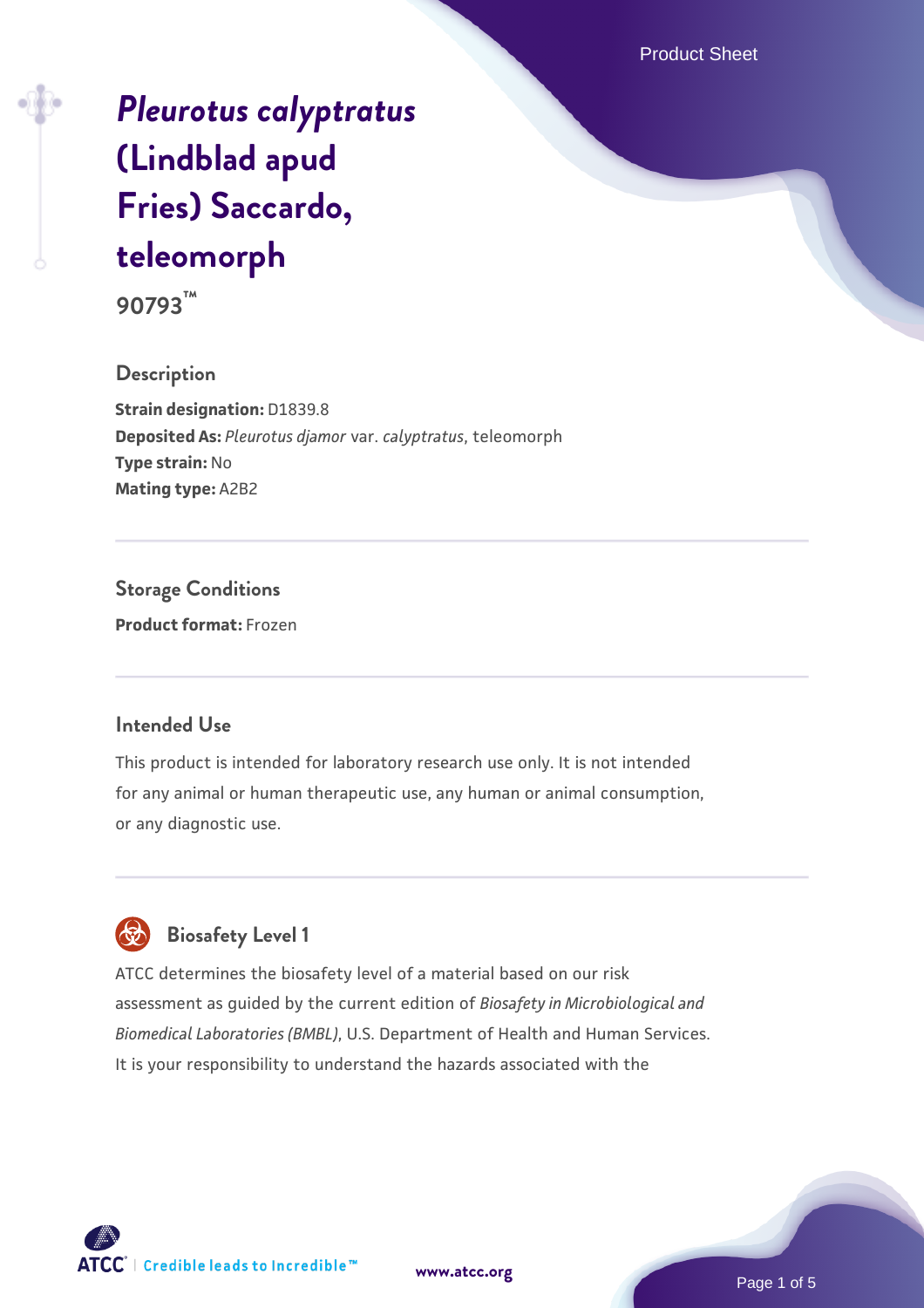#### **90793**

material per your organization's policies and procedures as well as any other applicable regulations as enforced by your local or national agencies.

ATCC highly recommends that appropriate personal protective equipment is always used when handling vials. For cultures that require storage in liquid nitrogen, it is important to note that some vials may leak when submersed in liquid nitrogen and will slowly fill with liquid nitrogen. Upon thawing, the conversion of the liquid nitrogen back to its gas phase may result in the vial exploding or blowing off its cap with dangerous force creating flying debris. Unless necessary, ATCC recommends that these cultures be stored in the vapor phase of liquid nitrogen rather than submersed in liquid nitrogen.

### **Certificate of Analysis**

For batch-specific test results, refer to the applicable certificate of analysis that can be found at www.atcc.org.

### **Growth Conditions**

**Medium:**  [ATCC Medium 324: Malt extract agar](https://www.atcc.org/-/media/product-assets/documents/microbial-media-formulations/3/2/4/atcc-medium-324.pdf?rev=5a8b3f6dcb23452d9462ec38b36f0bb6) **Temperature:** 24°C

# **Material Citation**

If use of this material results in a scientific publication, please cite the material in the following manner: *Pleurotus calyptratus* (Lindblad apud Fries) Saccardo, teleomorph (ATCC 90793)



**[www.atcc.org](http://www.atcc.org)**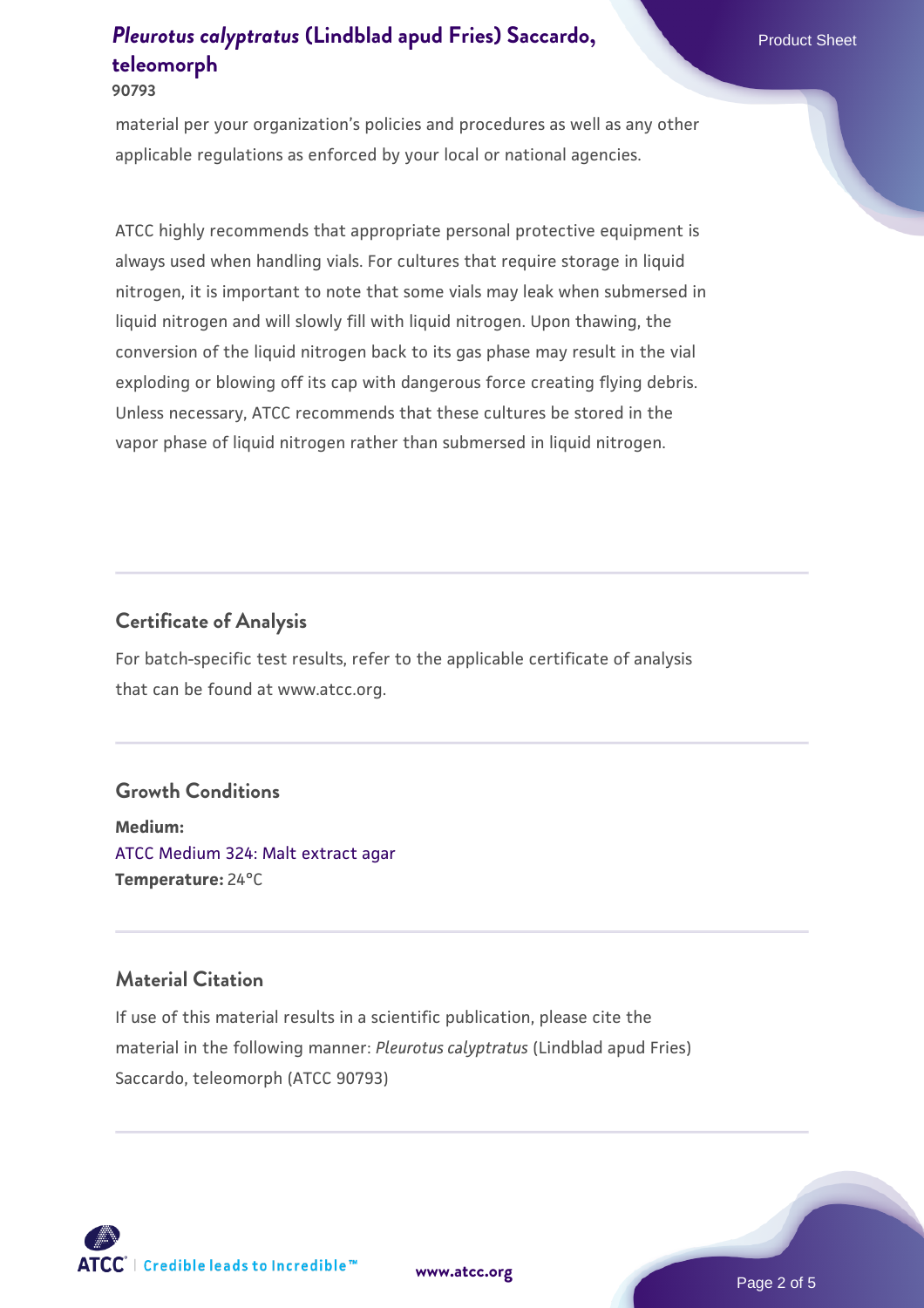#### **90793**

### **References**

References and other information relating to this material are available at www.atcc.org.

# **Warranty**

The product is provided 'AS IS' and the viability of ATCC® products is warranted for 30 days from the date of shipment, provided that the customer has stored and handled the product according to the information included on the product information sheet, website, and Certificate of Analysis. For living cultures, ATCC lists the media formulation and reagents that have been found to be effective for the product. While other unspecified media and reagents may also produce satisfactory results, a change in the ATCC and/or depositor-recommended protocols may affect the recovery, growth, and/or function of the product. If an alternative medium formulation or reagent is used, the ATCC warranty for viability is no longer valid. Except as expressly set forth herein, no other warranties of any kind are provided, express or implied, including, but not limited to, any implied warranties of merchantability, fitness for a particular purpose, manufacture according to cGMP standards, typicality, safety, accuracy, and/or noninfringement.

# **Disclaimers**

This product is intended for laboratory research use only. It is not intended for any animal or human therapeutic use, any human or animal consumption, or any diagnostic use. Any proposed commercial use is prohibited without a license from ATCC.

While ATCC uses reasonable efforts to include accurate and up-to-date information on this product sheet, ATCC makes no warranties or representations as to its accuracy. Citations from scientific literature and

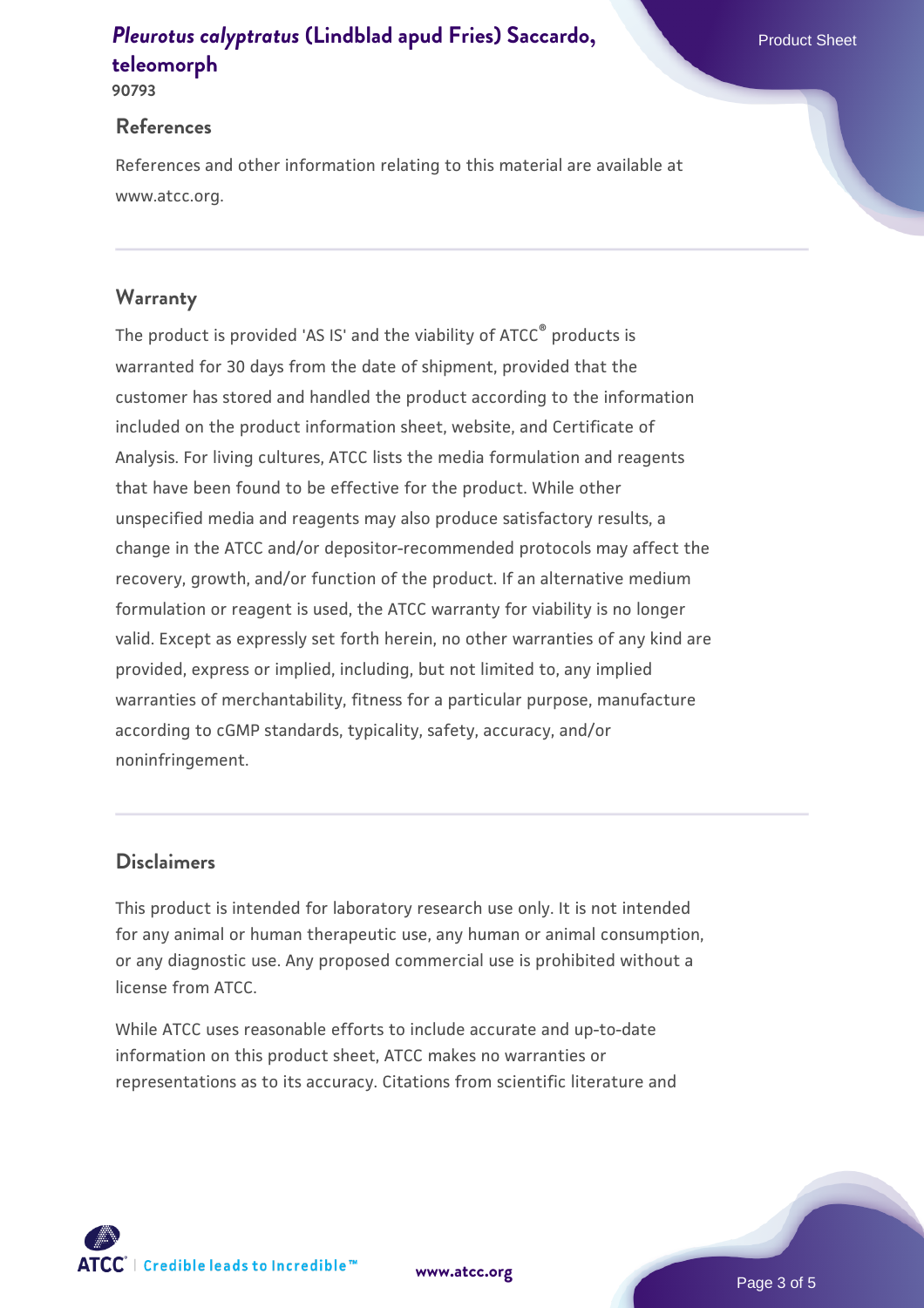**90793**

patents are provided for informational purposes only. ATCC does not warrant that such information has been confirmed to be accurate or complete and the customer bears the sole responsibility of confirming the accuracy and completeness of any such information.

This product is sent on the condition that the customer is responsible for and assumes all risk and responsibility in connection with the receipt, handling, storage, disposal, and use of the ATCC product including without limitation taking all appropriate safety and handling precautions to minimize health or environmental risk. As a condition of receiving the material, the customer agrees that any activity undertaken with the ATCC product and any progeny or modifications will be conducted in compliance with all applicable laws, regulations, and guidelines. This product is provided 'AS IS' with no representations or warranties whatsoever except as expressly set forth herein and in no event shall ATCC, its parents, subsidiaries, directors, officers, agents, employees, assigns, successors, and affiliates be liable for indirect, special, incidental, or consequential damages of any kind in connection with or arising out of the customer's use of the product. While reasonable effort is made to ensure authenticity and reliability of materials on deposit, ATCC is not liable for damages arising from the misidentification or misrepresentation of such materials.

Please see the material transfer agreement (MTA) for further details regarding the use of this product. The MTA is available at www.atcc.org.

# **Copyright and Trademark Information**

© ATCC 2021. All rights reserved. ATCC is a registered trademark of the American Type Culture Collection.

### **Revision**

This information on this document was last updated on 2021-05-19



**[www.atcc.org](http://www.atcc.org)**